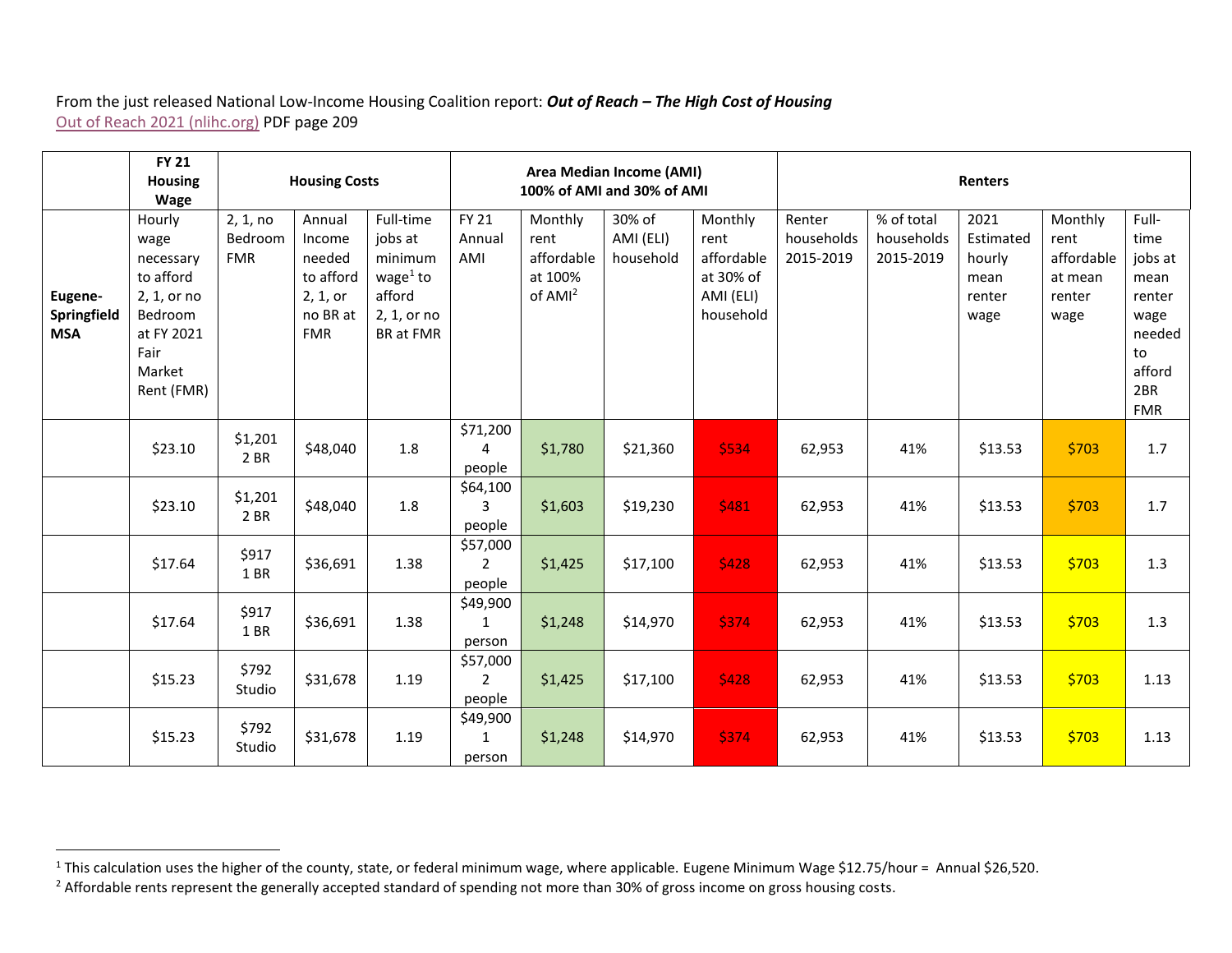|                                             | <b>FY 21</b><br><b>Housing</b><br><b>Wage</b>                                                                    |                                   | <b>Housing Costs</b>                                                          |                                                                                      | Area Median Income (AMI)<br>50% of AMI and 80% of AMI |                                                      |                                  |                                                                         |                                 |                                                               |  |
|---------------------------------------------|------------------------------------------------------------------------------------------------------------------|-----------------------------------|-------------------------------------------------------------------------------|--------------------------------------------------------------------------------------|-------------------------------------------------------|------------------------------------------------------|----------------------------------|-------------------------------------------------------------------------|---------------------------------|---------------------------------------------------------------|--|
| Eugene-<br><b>Springfield</b><br><b>MSA</b> | Hourly<br>wage<br>necessary<br>to afford<br>2, 1, or no<br>Bedroom<br>at FY 2021<br>Fair<br>Market<br>Rent (FMR) | 2, 1, no<br>Bedroom<br><b>FMR</b> | Annual<br>Income<br>needed<br>to afford<br>2, 1, or<br>no BR at<br><b>FMR</b> | Full-time<br>jobs at<br>minimum<br>wage $3$ to<br>afford<br>2, 1, or no<br>BR at FMR | <b>FY 21</b><br>Annual<br>AMI                         | Monthly<br>rent<br>affordable<br>at AMI <sup>4</sup> | 50% of<br>AMI (VLI)<br>household | Monthly<br>rent<br>affordable<br>at 50% of<br>AMI<br>(VLI)<br>household | 80% of AMI<br>(LI)<br>household | Monthly rent<br>affordable at<br>80% of AMI<br>(LI) household |  |
|                                             | \$23.10                                                                                                          | \$1,201<br>2 BR                   | \$48,040                                                                      | $1.8\,$                                                                              | \$71,200<br>4<br>people                               | \$1,780                                              | \$35,600                         | \$890                                                                   | \$56,960                        | \$1,424                                                       |  |
|                                             | \$23.10                                                                                                          | \$1,201<br>2 BR                   | \$48,040                                                                      | 1.8                                                                                  | \$64,100<br>3<br>people                               | \$1,603                                              | \$32,050                         | \$801                                                                   | \$51,280                        | \$1,282                                                       |  |
|                                             | \$17.64                                                                                                          | \$917<br>1BR                      | \$36,691                                                                      | 1.38                                                                                 | \$57,000<br>$\overline{2}$<br>people                  | \$1,425                                              | \$28,500                         | \$713                                                                   | \$45,600                        | \$1,140                                                       |  |
|                                             | \$17.64                                                                                                          | \$917<br>1BR                      | \$36,691                                                                      | 1.38                                                                                 | \$49,900<br>$\mathbf{1}$<br>person                    | \$1,248                                              | \$24,950                         | \$624                                                                   | \$39,920                        | \$998                                                         |  |
|                                             | \$15.23                                                                                                          | \$792<br>Studio                   | \$31,678                                                                      | 1.19                                                                                 | \$57,000<br>$\overline{2}$<br>people                  | \$1,425                                              | \$28,500                         | \$713                                                                   | \$45,600                        | \$1,140                                                       |  |
|                                             | \$15.23                                                                                                          | \$792<br>Studio                   | \$31,678                                                                      | 1.19                                                                                 | \$49,900<br>1<br>person                               | \$1,248                                              | \$24,950                         | \$624                                                                   | \$39,920                        | \$998                                                         |  |

<sup>&</sup>lt;sup>3</sup> This calculation uses the higher of the county, state, or federal minimum wage, where applicable. Eugene Minimum Wage \$12.75/hour = Annual \$26,520.

<sup>&</sup>lt;sup>4</sup> Affordable rents represent the generally accepted standard of spending not more than 30% of gross income on gross housing costs.